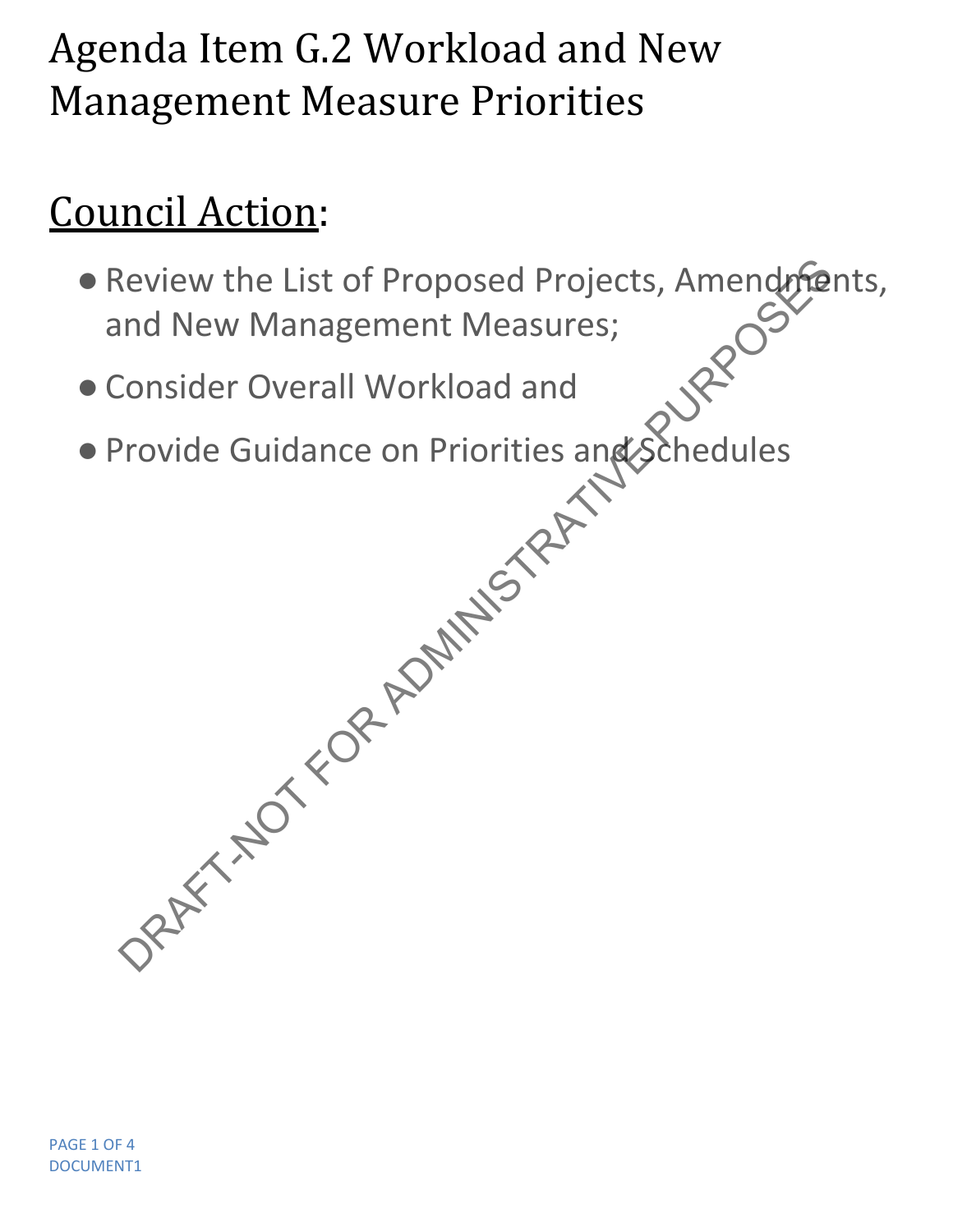## G.2 ODFW motion

I move the Council add an item titled Prohibition on Directed Fishing for Shortbelly Rockfish to the list of potential groundfish management measures, and consider in June 2021 whether to include it in the 2023-2024 Groundfish Harvest Specifications and Management Measures.

Moved by Maggie Sommer

Second by Phil Anderson

Motion passed unanimously.

I move that the Council Adopt, from reports in Agenda Item G.2: PATTYK PURPOSKE

1. Corrections/clarifications to Appendix 2 Table B, per GMT reports 1 and 2 2. Decouple the CCA piece from the NT-RCA item, as described in the CDFW report and supported by the GAP, so that there will be a stand-alone item to Repeal the CCA listed on Table B

3. Continue to maintain MS Utilization and NT-RCA/Emley-Platt on Table A as priority items, as recommended by GAP

4. Add the following new item to Table B:

a. Lingcod Trip Limit adjustments N of 40-10 in the salmon troll fishery

Moved by Marci Yaremko

Second by Bob Dooley

Motion passed unanimously.

PAGE 2 OF 4 DOCUMENT1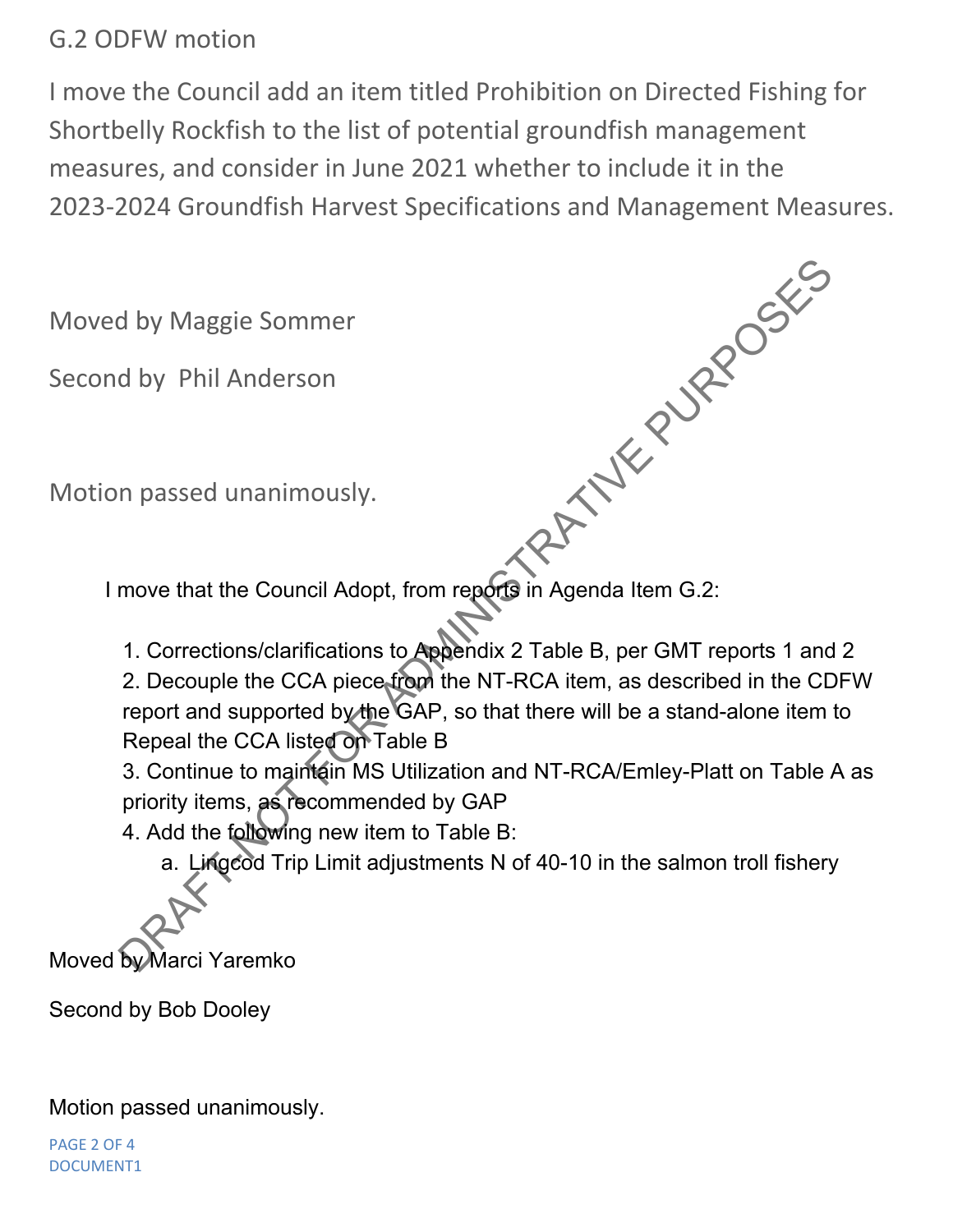I move the Council reconsider its action taken under Agenda Item A.4 the approval of the agenda

Moved by Pete Hassemer

Second by Phil Anderson

Motion passed unan.

I move that the Council add another agenda item to the March 2021 Council Meeting Agenda to consider an emergency action that would allow an at-sea Pacific whiting processing platform to operate as both a mothership and a catcher processor in the same calendar year during the 2021 whiting fishery. DRAFT-NOTES

Moved by Heather Hall Second by Phil Anderson

Motion passed unanimously.